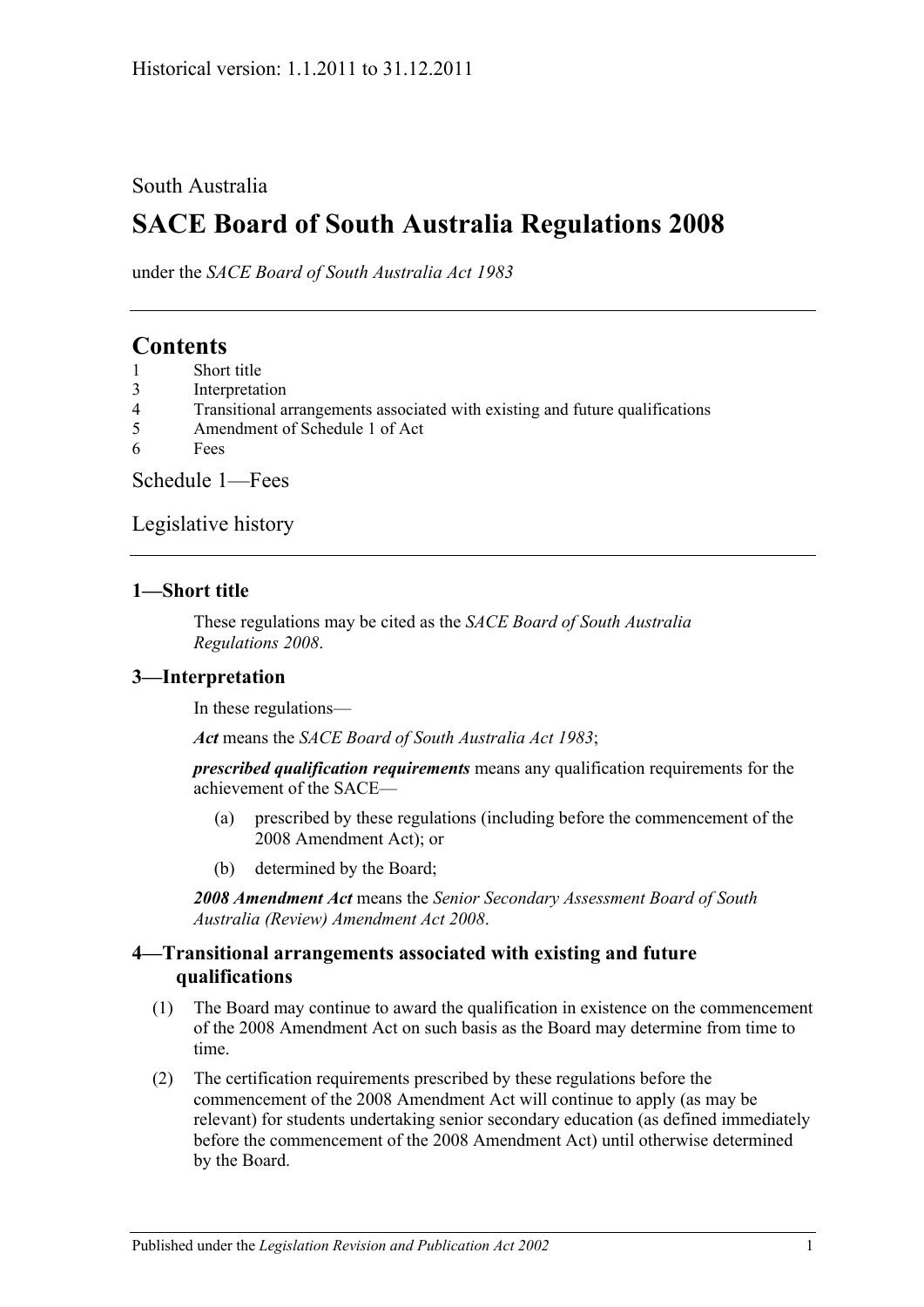- (3) All approvals given or other steps taken by the Board before the commencement of the 2008 Amendment Act (and still having force or effect immediately before that commencement) will continue to have effect in all respects on and after that commencement unless or until the Board determines otherwise.
- (4) All achievements recognised by the Board before the commencement of the 2008 Amendment Act (and being so recognised at the time of that commencement) will continue to have effect in all respects on or after that commencement (unless the Board has valid grounds to revoke the recognition of an achievement in a particular case after that commencement).

#### <span id="page-1-0"></span>**5—Amendment of Schedule 1 of Act**

Clause 1 of Schedule 1 of the Act is amended by—

- (a) deleting paragraph (h) and substituting:
	- (h) the Association of Independent Schools of South Australia—Secondary/Combined Heads Committee;
- (b) after paragraph (v) inserting:
	- (w) the Association of Independent Schools of South Australia Incorporated.

 $51.734.00$ 

#### <span id="page-1-1"></span>**6—Fees**

- (1) The fees set out in Schedule 1 are payable to the Board.
- (2) The Board may, in appropriate cases, waive or reduce fees that would otherwise be payable under these regulations.

# <span id="page-1-2"></span>**Schedule 1—Fees**

1 **Registration fee**

| $\mathbf{I}$ |                    | Registration fee<br>For registration as an assessment centre of an educational<br>institution not in receipt of financial assistance from the State                                                                                                 | $$1$ /34.00 per year  |
|--------------|--------------------|-----------------------------------------------------------------------------------------------------------------------------------------------------------------------------------------------------------------------------------------------------|-----------------------|
|              |                    | (Registration entitles the institution to services similar to that<br>extended by the Board to educational institutions in receipt of<br>financial assistance from the State.)                                                                      |                       |
| 2            | <b>Student fee</b> | For enrolment, assessment and certification of a student of an<br>educational institution not in receipt of financial assistance from<br>the State or a full fee paying overseas student (within the meaning<br>of the <i>Education Act 1972</i> )— |                       |
|              | (a)                | in the case of a student enrolled at Stage 1 studying less<br>than 4 units                                                                                                                                                                          | $$116.00$ per student |
|              | (b)                | in the case of a student enrolled at Stage 1 studying<br>4 units or more                                                                                                                                                                            | $$231.00$ per student |
|              | (c)                | in the case of a student enrolled at Stage 2 studying less<br>than 4 units                                                                                                                                                                          | \$258.00 per student  |
|              | (d)                | in the case of a student enrolled at Stage 2 studying<br>4 units or more                                                                                                                                                                            | \$517.00 per student  |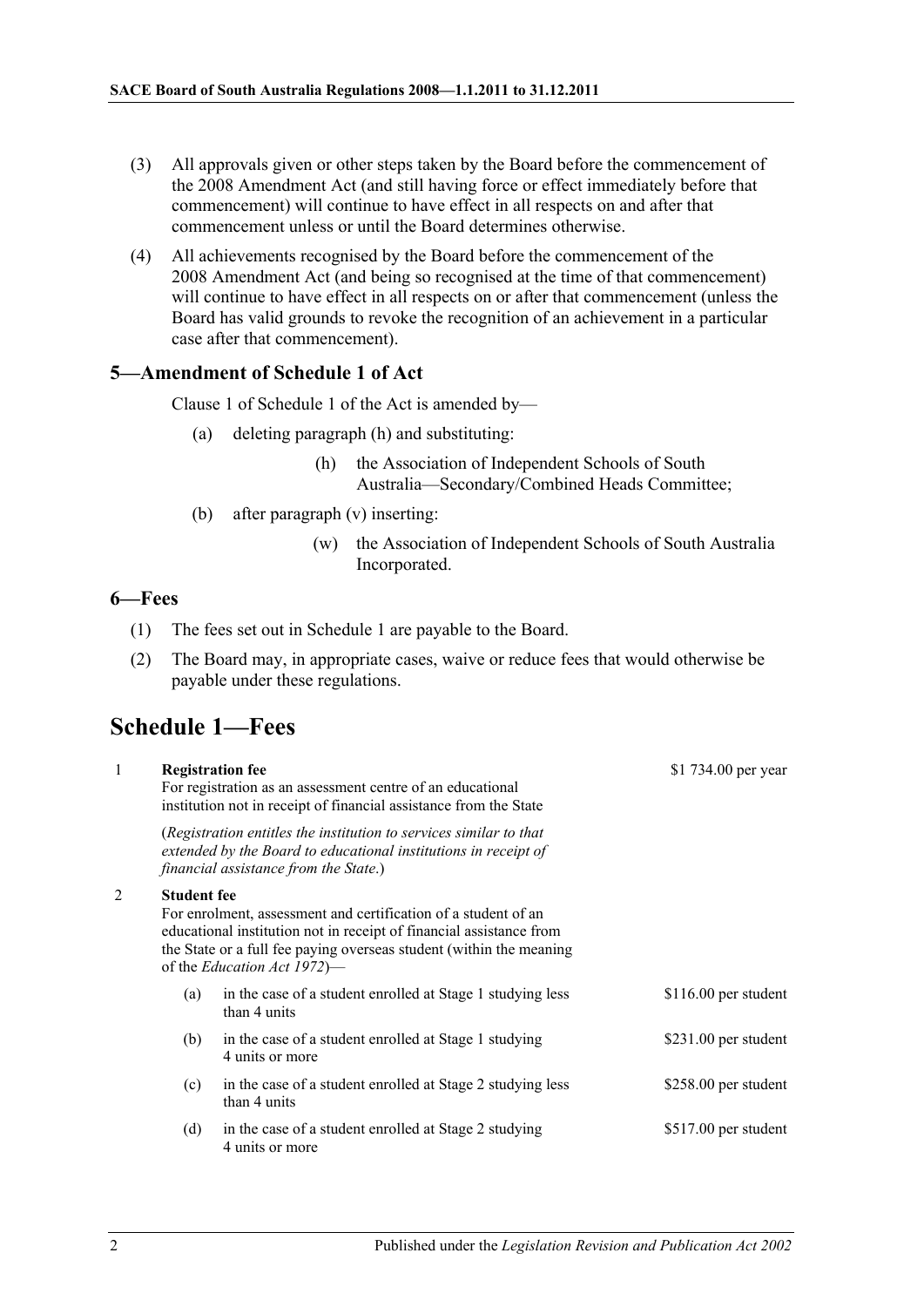| 3 |                                                                                                                                                                                               | Late enrolment fee<br>For enrolment of a student for assessment of completion of<br>prescribed certification requirements after the closing date for<br>receipt of enrolments set by the Board in any year | \$90.00 per student                                         |
|---|-----------------------------------------------------------------------------------------------------------------------------------------------------------------------------------------------|------------------------------------------------------------------------------------------------------------------------------------------------------------------------------------------------------------|-------------------------------------------------------------|
| 4 | <b>Clerical check fee</b><br>For checking, at the request of a student, the clerical processes<br>and procedures involved in determining a result in a subject                                |                                                                                                                                                                                                            | $$10.50$ per subject                                        |
| 5 | <b>Student record fee</b><br>For access to information about the contribution of examination<br>marks and moderated school assessment marks to the final result<br>of a Year 12 level subject |                                                                                                                                                                                                            | \$9.50 per subject                                          |
| 6 | Return of student material fee<br>For access of students to their assessment materials                                                                                                        |                                                                                                                                                                                                            | \$18.00 per subject                                         |
| 7 | <b>Statement</b> fee<br>For a statement or certified record replacing-                                                                                                                        |                                                                                                                                                                                                            | \$21.00 per record or statement                             |
|   | (a)                                                                                                                                                                                           | a statement of results awarded in a specified year; or                                                                                                                                                     |                                                             |
|   | (b)                                                                                                                                                                                           | a certified record of studies undertaken towards<br>completion of the prescribed certification requirements<br>(SACE Record of Achievement); or                                                            |                                                             |
|   | (c)                                                                                                                                                                                           | a certified record of results in individual subjects or<br>requirements comprised in the prescribed certification<br>requirements (SACE Statement of Results) issued                                       |                                                             |
| 8 | Education                                                                                                                                                                                     | <b>Replacement fee for SACE Certificate</b><br>For a replacement copy of a South Australian Certificate of                                                                                                 | \$36.00                                                     |
| 9 |                                                                                                                                                                                               | Curriculum statement fee<br>For a copy of a curriculum statement                                                                                                                                           | \$9.00 if 80 pages or less<br>\$13.50 if more than 80 pages |